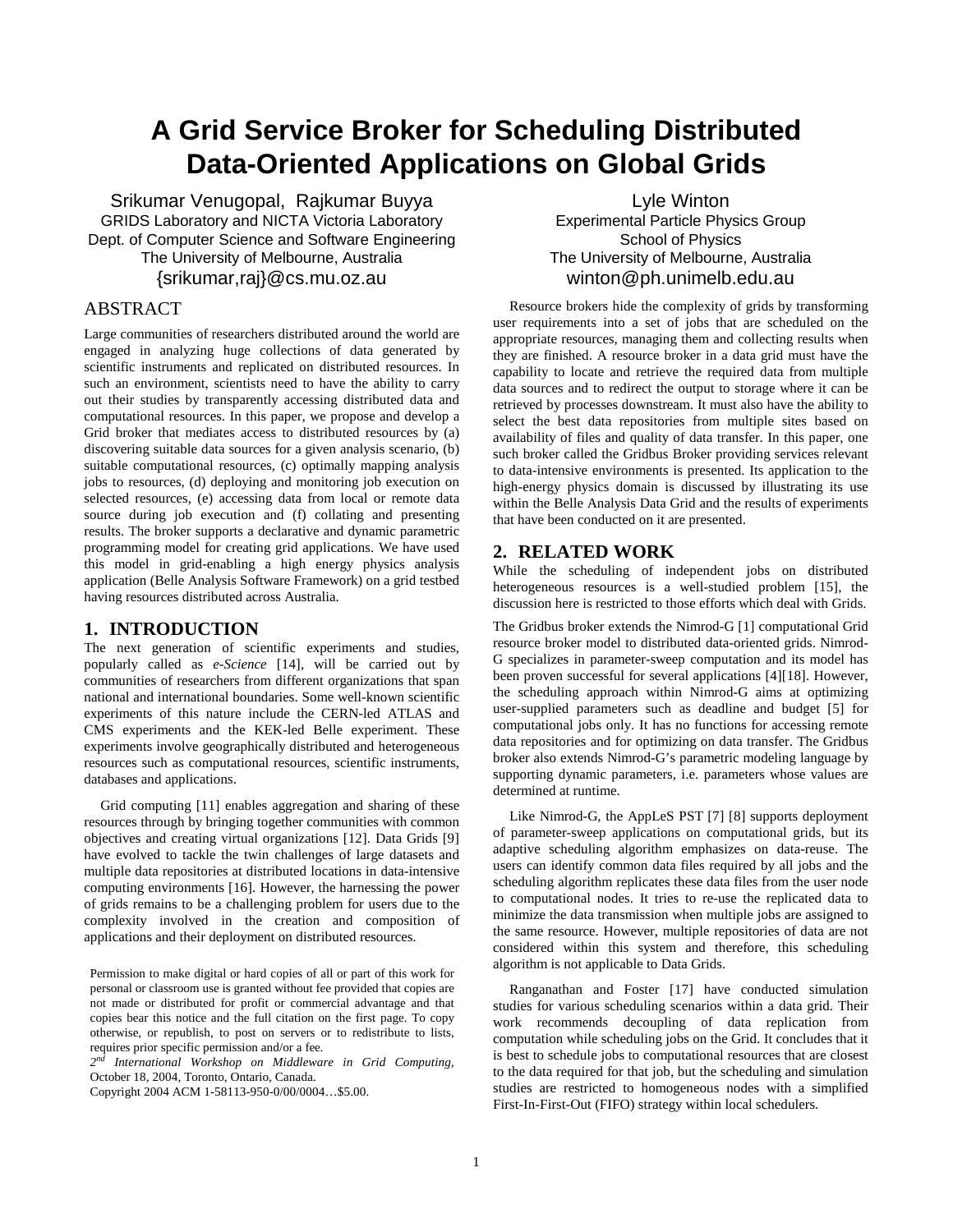Similar to [17], our work focuses on a resource scheduling strategy within a Data Grid but we concentrate on adaptive scheduling algorithms and brokering for heterogeneous resources that are shared by multiple user jobs. In addition, the scheduling strategy has been implemented within the Gridbus broker and its feasibility to support the deployment of distributed data-intensive applications (e.g. KEK Belle high-energy physics experiment data analysis) within a real Grid testbed (e.g., Australian Belle Analysis Data Grid) has been evaluated.

# **3. ARCHITECTURE**

# **3.1 Data Grid Overview and Brokering**

A data-intensive computing environment can be perceived as a real-world economic system wherein there are producers and consumers of data. Producers are entities which generate the data and control its distribution via mirroring at various replica locations around the globe. Information about the data replicas is assumed to be available through a data catalogue mechanism such as the Globus Replica Catalog [19]. The consumers in this system would be the users who may need to investigate specific datasets out of a set of hundreds and thousands. A sample scenario for such a data-intensive computing environment and the role of the broker in it is discussed in [6].

## **3.2 Gridbus Data Grid Service Broker**

The architecture of the Gridbus broker is shown in Figure 1. The inputs to the broker are the tasks and the associated parameters with their values. These can be specified within a "plan" file that specifies the tasks and the types of the parameters and their values for these tasks.

A task is a sequence of commands that describe the user's requirements. For example, the user may specify an application to be executed at the remote site, an input file to be copied over before execution and the results to be returned back. A task encapsulates this information within its description. A task is accompanied by parameters which can either be static or dynamic. A static parameter is a variable whose domain is well-defined either as a range of values, as a single static value or as one among a set of values. A dynamic parameter has either an undefined or an unbounded domain whose definition or boundary conditions respectively, have to be established at runtime. As an example, in the current implementation, a parameter type has been defined which describes a set of files over which the application has to be executed. This set can be described as a wildcard search within a physical or a logical directory, to be resolved at runtime, thus creating a dynamic parameter.

The task requirements drive the discovery of resources such as computational nodes and data resources. The resource discovery module gathers information from remote information services such as the Grid Index Information Service (GIIS) [10] for availability of compute resources. Optionally, the list of available compute resources can be provided by the user to the broker. The broker also interacts with the information service on each computational node to obtain its properties. Data files can be organised as Logical File Names (LFNs) within a virtual directory structure using a Replica/Data Service Catalog. Each LFN maps to one or many Physical File Names (PFNs) somewhere on the Grid, usually specified via URLs. The broker will resolve the LFNs to the appropriate physical file location(s) by querying the catalog.

The task description, i.e. the task along with its associated parameters, is resolved or "decomposed" into jobs. A job is an instantiation of the task with a unique combination of parameter values. It is also the unit of work that is sent to a Grid node. The set of jobs along with the set of service nodes are an input to the scheduler. For jobs requiring remote data, the scheduler interacts with a network monitoring service to obtain the information about current available bandwidth between the data sources and the compute resources. In the current implementation, the Network Weather Service (NWS) [21] has been used to obtain this information. The scheduling algorithm is described in more detail in the next section.



**Figure 1: Gridbus broker architecture.**

The jobs are dispatched to the remote node through the Actuator component. The Actuator submits the job to the remote node using the functionality provided by the middleware running on it. The Actuator has been designed to operate with different Grid middleware frameworks and toolkits such as Globus 2.4 [13]. The task commands are encapsulated within an Agent which is dispatched to and executed on the remote machine. If a data file has been associated with the job and a suitable data host identified for that file, then the Agent obtains the file through a remote data transfer from the data host. Additionally, it may require some configuration or input parameter files that it obtains from the broker through a mechanism such as a GASS [2] (Globus Access to Secondary Storage) Server. These files are assumed to be small and in tens or hundreds of kilobytes which impact the overall execution time of a job negligibly whereas the data files are in the range of megabytes or larger. On the completion of execution, the Agent returns any results to the broker and provides debugging information. The Monitoring component keeps track of job status – whether the jobs are queued, executing, finished successfully or failed. The Bookkeeper keeps a persistent record of job and resource states throughout the entire execution.

The design and implementation of the broker could not be described here due to paucity of space. The interested reader can refer to the related technical report [20] for details.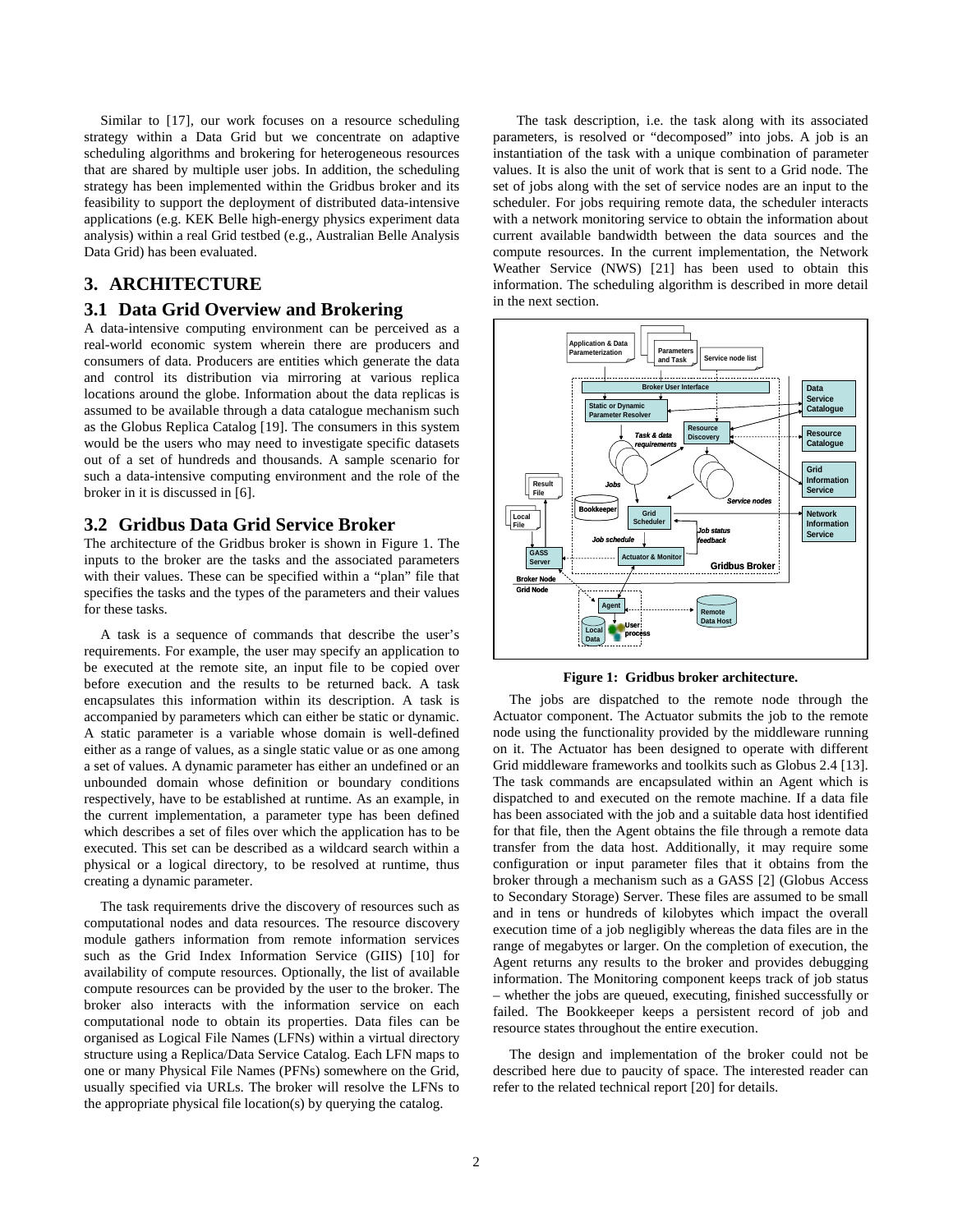# **3.3 Scheduling**

The scheduler within the broker looks at a data grid from the point of view of the data. It perceives a data-intensive computing environment as a collection on data hosts, or resources hosting the data, surrounded by compute nodes. Some of the data resources may have computation facilities too, in which case there is assumed to be nearly infinite bandwidth between the data host and the compute resource at the same site. The scheduling heuristic is listed in Figure 2.

The scheduler minimizes the amount of data transfer involved while executing a job by dispatching jobs to compute servers which are close to the source of data. A naïve way of achieving this would be to run the jobs only on those machines that contain their data. But, the data hosts may not have the best computational resources. Hence, the scheduler selects an appropriate compute resource to execute a job based on factors such as capability and performance of the resource, bandwidth available from the compute resource to the data host that contains the data file required for the job and the cost of data transfer. A detailed analysis and performance evaluation of this scheduling algorithm is out of scope of this paper. However, an evaluation using a high energy physics analysis application within a Data Grid environment is presented in the next section.

# **4. EXPERIMENTAL EVALUATION**

High-Energy Physics (HEP) Experiments are large and technically sophisticated and necessarily involve international collaboration between many institutes over very long time scales. Computing resource requirements for HEP are increasing exponentially because of advancements in particle accelerators and increasing size of collaborations. Therefore, data grids are important to ensure continued availability of computational and data resources in experimental high energy physics. A survey of the data grid efforts in this domain is presented in [3].

The Belle experiment, built and operated by a collaboration of 400 researchers across 50 institutes from 10 countries, provides the state-of-the-art instruments to explore the effects of Charge-Parity (CP) violation within B-mesons produced at the the KEKB accelerator at the Japanese High Energy Accelerator Research Organization (KEK) in Tsukuba. The current experiment and simulation data set is increasing rapidly and has begun to pose problems for the processing and access of data at geographically remote institutions, such as those within Australia. Hence, it is important for Data Grid techniques to be applied in this experiment [21].

# **4.1 The Testbed**

The Belle Analysis Data Grid (BADG) testbed has been set up in Australia in collaboration with IBM. The location, configuration and capabilities of the testbed resources are shown in Figure 3. Each of the nodes have 4 CPUs (2 Intel Xeons), except for the PC in the School of Physics, University of Melbourne which has only one. However, two of these resources (Adelaide and Sydney) were effectively functioning as single processor machines as the Symmetric Multi-Processing (SMP) Linux kernel was not running on them. All the nodes in this testbed were running Globus 2.4.2

#### **Initialisation**

- 1. Identify characteristics, configuration, capability, and suitability of compute resources using the Grid information services (GIS).
- 2. From the task definition, obtain the data query parameters (if present), such as the logical file name
	- a. Resolve the data query parameter to obtain the list of Logical Data Files (LDFs) from the Data Catalog
	- b. For each LDF, get the data sources or Data Hosts that store that file by querying the Data Catalog.

#### **Scheduling Loop**

Repeat while there exist *unprocessed jobs*. [This step is triggered for each scheduling event. The event period is a function of job processing time, rescheduling overhead, resource share variation, etc.]:

- 1. For each compute resource, predict and establish the *job consumption rate* or the available resource share through the measure and extrapolation strategy taking into account the time taken to process previous jobs. Use this estimate along with its current commitment to determine expected job completion time.
- 2. If any of the compute resource has jobs that are yet to be dispatched for execution and there is variation in resource availability in the Grid, then move such jobs to the Unassigned-Jobs-List.
- 3. Repeat until all unassigned jobs are scheduled or all compute resources have reached their maximum job limit.
	- a. Select the next job from the Unassigned-Jobs-List.
	- b. Identify all Data Hosts that contain the LDF associated with the job.
	- c. Create a Data-ComputeResource-List for the selected job:
	- d. For each data host, identify a compute resource that can complete the job earliest given its current commitment, job completion rate, and data transfer time using current available bandwidth estimates.
	- e. Select a data host and compute resource pair with the earliest job completion time from the Data-ComputeResource-List.
	- f. If there exists such a resource pair, then assign the job to the compute resource and remove it from the Unassigned-Jobs-List.

End of scheduling loop.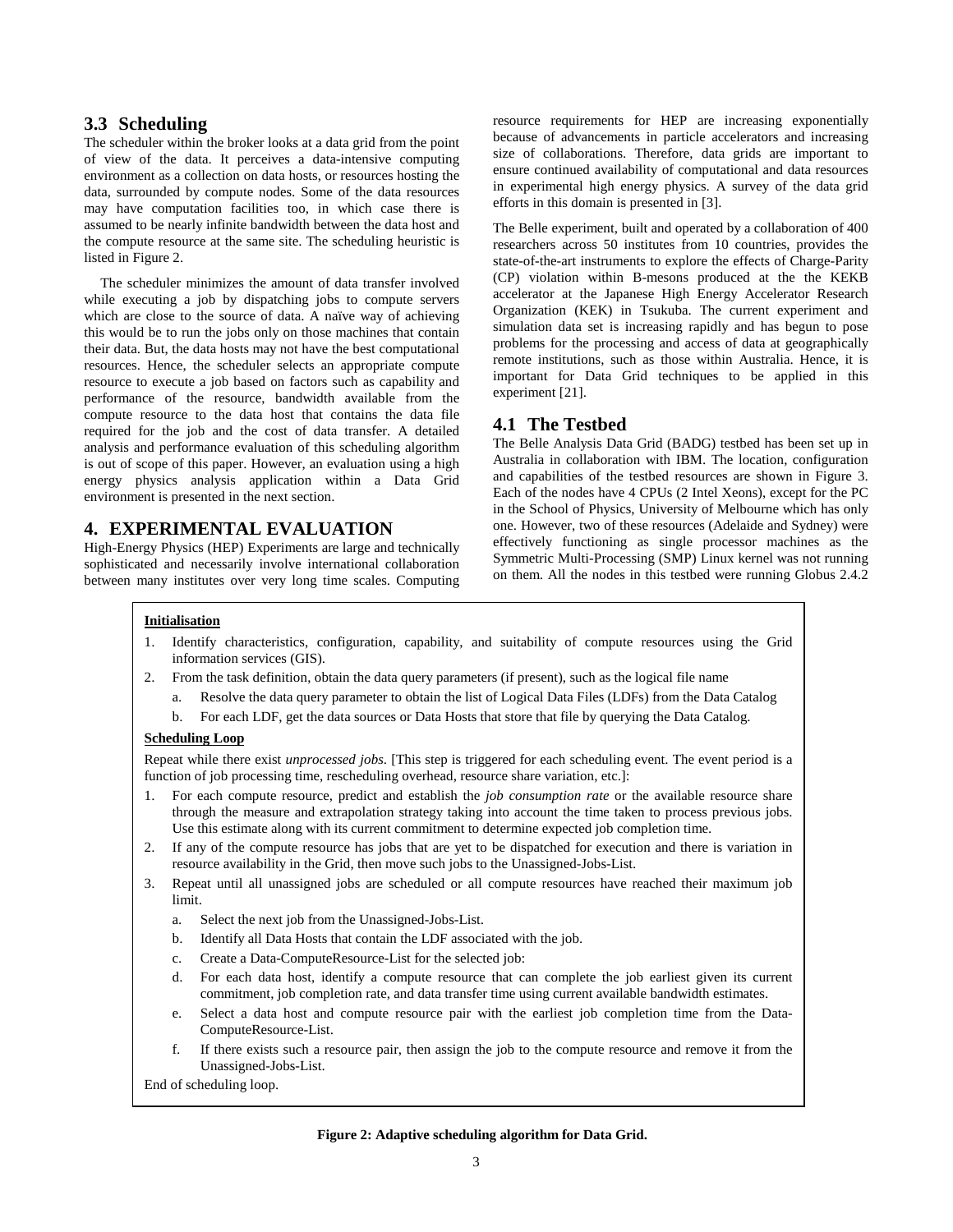and NWS sensors and except for the Adelaide node, are connected via GrangeNet, a Gigabit wide-area network within Australia. The broker was deployed on the Melbourne Computer Science machine and broker agents were dispatched at runtime to the other resources for executing jobs and initiating data transfers.



**Figure 3: Australian Belle Analysis Data Grid testbed.**

Data that was produced on one site in BADG had to be shared with the other sites. For this purpose, a Data Catalog was set up for BADG using the Globus Replica Catalog (RC) mechanism. The primary application for the Belle experiment is the Belle Analysis Software Framework (BASF). This application is used for simulation, filtering of events, and analysis. It is also a legacy application that consists of about a Gigabyte of code. Therefore, this application was installed on all the resources beforehand.

# **4.2 Application Parameterisation and Experimental Setup**

The experiment consists of 2 parts, both of which involve execution over the Grid using the Gridbus broker. In the first part, 100,000 events of the "decay chain" of particles, B0->D\*+D\*-Ks as shown in Figure 4, are simulated via distributed generation and this data is entered into the replica catalog. In the analysis part, the replica catalog is queried for the generated data and this is analysed over the Belle Data Grid to generate histograms. Here only the results of the analysis are discussed as it involved accessing remote data.

A plan file for the composing analysis of Belle data as a parameter sweep application is shown in Figure 5. The plan file follows Nimrod-G's declarative parametric programming language which has been extended in this work by introducing a new type of parameter called "Gridfile". This dynamic parameter describes a logical file location, either a directory or a collection of files and the broker resolves it to the actual file names and their physical locations. The plan file also instructs copying of user defined analysis modules and configuration files to the remote sites before any execution is started. The main task involves executing a userdefined shell script at the remote site which has 2 input parameters: the full network path to the data file and the name of the job itself. The shell script invokes BASF at the remote site to conduct the analysis over the data file and produce histograms. The histograms are then copied over to the broker host machine.



**Figure 4: The B 0 ->D\*+D\*-Ks decay chain.**

The Logical file name in this particular experiment resolved to 100 data files. Therefore, the experiment set consisted of 100 jobs, each dealing with the analysis of one data file using BASF. Each of these input data files was 30 MB in size. The entire data set was equally distributed among the five data hosts i.e. each of them has 20 data files each. The data was also not replicated between the resources, therefore, the dataset on each resource remained unique to it. The histograms generated were 968 KB in size.

For monitoring the bandwidth between the resources, an NWS sensor was started on each of the resources which reports to the NWS name server located in Melbourne. An NWS activity for



**Figure 5: Plan file for Data Analysis**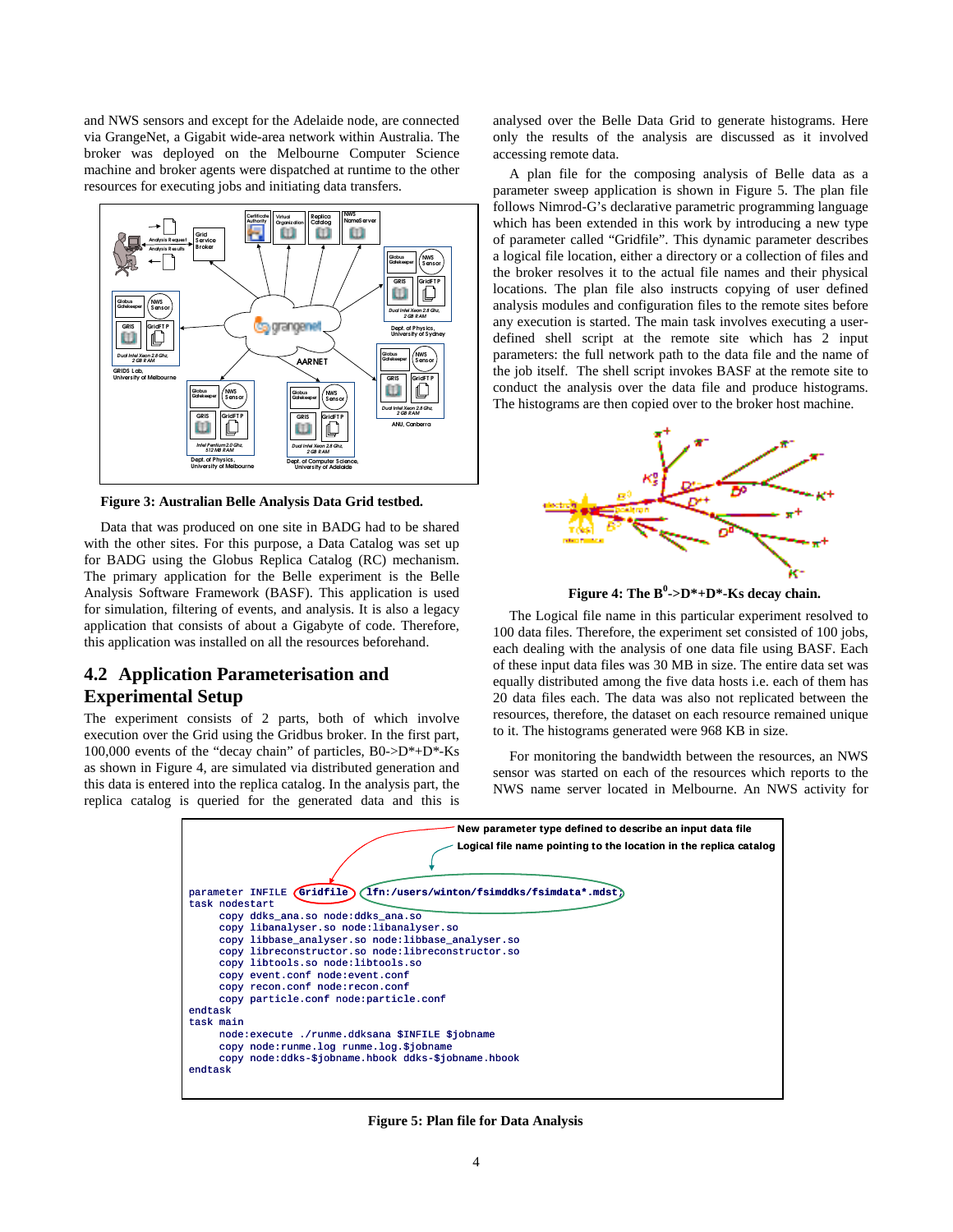monitoring bandwidth was defined at the name server within which a clique containing all the resources on the testbed was created. Members of the clique conduct experiments one at a time to determine network conditions between them. Querying the name server at any point provided the bandwidth and latency between any 2 members of the clique.

## **4.3 Results of Evaluation**

Three scheduling scenarios were evaluated: (1) scheduling with computation limited to only those resources with data, (2) scheduling without considering location of data, and (3) our adaptive scheduling (shown in) that optimizes computation based on the location of data. The experiments were carried out on April 19 th , 2004 between 18:00 and 23:00 AEST. At that time, the Globus gatekeeper service on the Adelaide machine was down and so, it could not be used as a computational resource. However, it was possible to obtain data from it through GridFTP. Hence, jobs that depended on data hosted on the Adelaide server were able to be executed on other machines in the second and third strategies. A graph depicting the comparison of the total time taken for each strategy to execute all the jobs is shown in Figure 6 and another comparing resource performance for different scheduling strategies is shown in Figure 7.

In the first strategy (scheduling limited to resources with the data for the job), jobs were executed *only* on those resources which hosted the data files related to those jobs. No data transfers were involved in this scenario. As is displayed in the graph in Figure 7, all of the resources except the one in Adelaide were able to execute 20 jobs each. The jobs that were scheduled on that resource failed, as its computational service was unavailable. Hence, Figure 6 shows the total time taken for only 80 successful jobs out of 100. However, this time also includes the time taken by the scheduler to analyse the remaining 20 jobs as failed. In this setup, the related data was *exclusively* located on that resource and hence, these jobs were not reassigned to other compute resources. Thus, a major limitation of this scheduling strategy was exposed.

In the second strategy (scheduling without any data optimization), the jobs were executed on those nodes that have the most available computational resources. That is, there was no optimization based on location of data within this policy. The Adelaide server was considered a failed resource and was not given any jobs. However, the jobs that utilized data files hosted on this machine were able to be executed on other resources. This strategy involves the maximum amount of data transfer which makes it unsuitable for applications involving large data transfers and utilising resources connected by slow networks.

The last evaluation (scheduling with data optimization) was carried out by scheduling jobs to the compute resources that satisfied the algorithm given in Section 3.3. In this case, as there were no multiple data hosts for the same data, the policy was reduced to dispatching jobs to the best available compute resource that had the best available bandwidth to the host for the related data. It can be seen from Figure 7 that most of the jobs that accessed data present on the Adelaide resource were scheduled on the Melbourne Physics and CS resources because the latter had consistently higher available bandwidth to the former. This is shown in the plot of the available bandwidth from the University of Adelaide to other resources within the testbed measured during the execution, given in Figure 8. The NWS name server was polled every scheduling interval for the bandwidth measurements.

As can be seen from Figure 6, this strategy took the least time of all three.



**Figure 6: Total time taken for each scheduling strategy.**



**Figure 7: Comparison of resource performance under different scheduling strategies.**



**Figure 8: Available bandwidth from University of Adelaide to other resources in the testbed.**

# **5. SUMMARY AND CONCLUSION**

We have presented a grid broker for executing distributed dataoriented jobs on a grid. The broker discovers computational and data resources, schedules jobs based on optimization of data transfer and returns results back to the user. We have applied this broker to a data-intensive environment, which is the analysis of the Belle high-energy physics experiment data and have presented